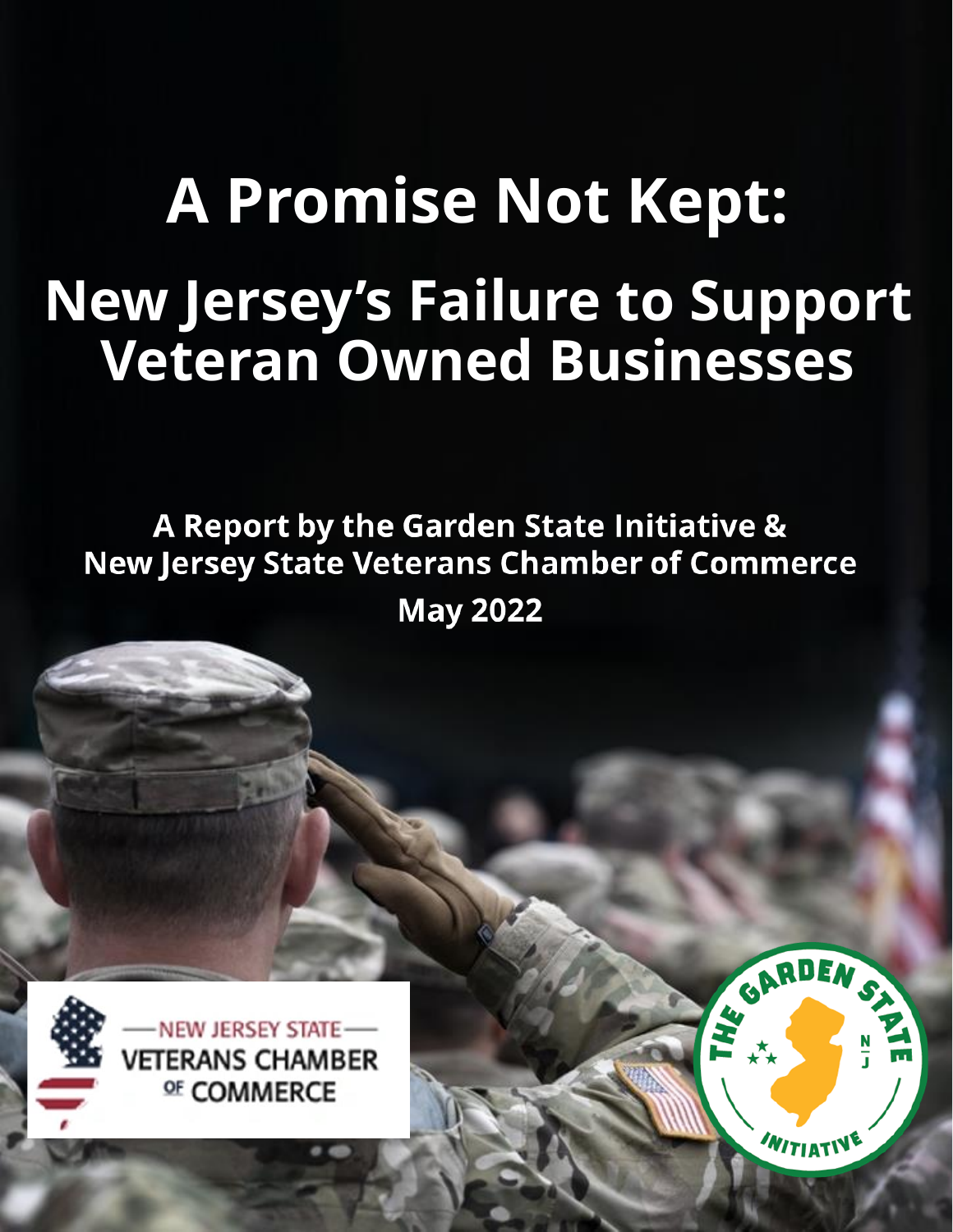## **Table of Contents**

| About GSI/NJ State Veterans Chamber                                                                                                                                                                                                                                       |                         |                |
|---------------------------------------------------------------------------------------------------------------------------------------------------------------------------------------------------------------------------------------------------------------------------|-------------------------|----------------|
| <b>Research and Analysis Attribution</b>                                                                                                                                                                                                                                  |                         | $\overline{2}$ |
| <b>Executive Summary</b>                                                                                                                                                                                                                                                  |                         | 3              |
| Veterans: An unrecognized, disadvantaged class                                                                                                                                                                                                                            |                         | 4              |
| Vision 2025                                                                                                                                                                                                                                                               |                         | 6              |
| Strategy                                                                                                                                                                                                                                                                  |                         | 6              |
| Strategic Imperative 1: Task Force<br>$\triangleright$ Strategic Imperative 2: Enforce or Raise<br>$\triangleright$ Strategic Imperative 3: Legislation<br>$\triangleright$ Strategic Imperative 4: Policy Changes<br>$\triangleright$ Strategic Imperative 5: Leadership | 7<br>7<br>8<br>11<br>15 |                |
| Conclusion                                                                                                                                                                                                                                                                |                         | 17             |
| Appendix                                                                                                                                                                                                                                                                  |                         | 18             |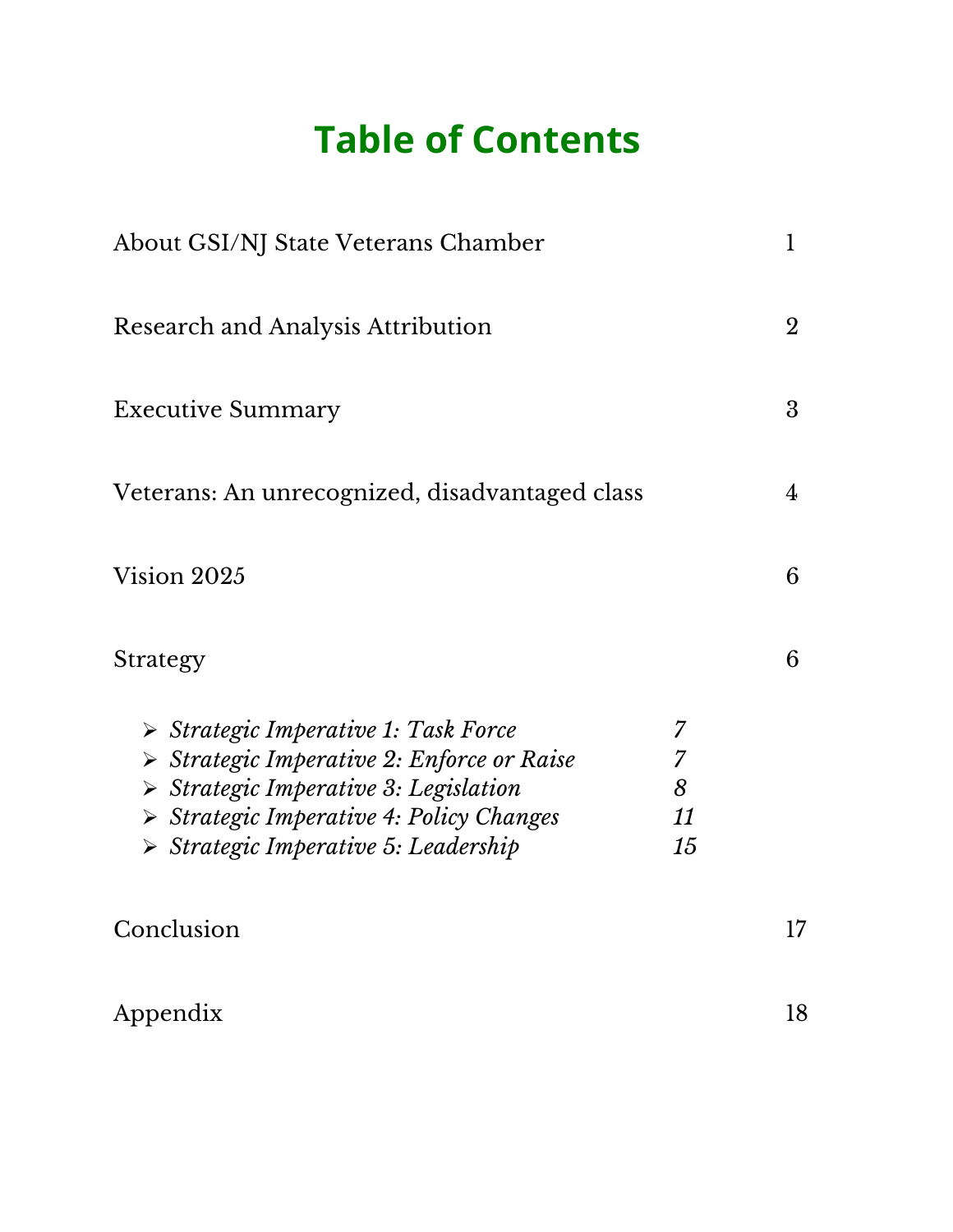## **Our Missions**

**The Garden State Initiative** is a 501(c)3 nonprofit organization dedicated to strengthening New Jersey by providing an alternative voice and commonsense policy solutions in the state - - solutions that promote new investment, the growth of jobs, the creation of economic opportunities, and innovation to the benefit of all New Jerseyans.

GardenStateInitiative.org

**The NJ State Veterans Chamber of Commerce** is a 501(c)6 organization that is tasked with improving the economic environment for veterans, disabled veterans, military spouses, and student veterans throughout New Jersey and beyond. They continue to roll out programming to help veterans start and run businesses and have helped trained veterans and military spouses in entrepreneurship and finding ways to access capital for businesses. They have worked with state government and law makers to improve how the state does business with veterans, It is open to all veteran owned businesses with a mission focused on education, veteran business advocacy, networking, and procurement and supplier diversity events. Our goal is to make New Jersey's economy fairer to veteran owned and serviceconnected disabled veteran owned businesses, military spouse owned businesses, as well as veteran job creation.

NJVeteransChamber.com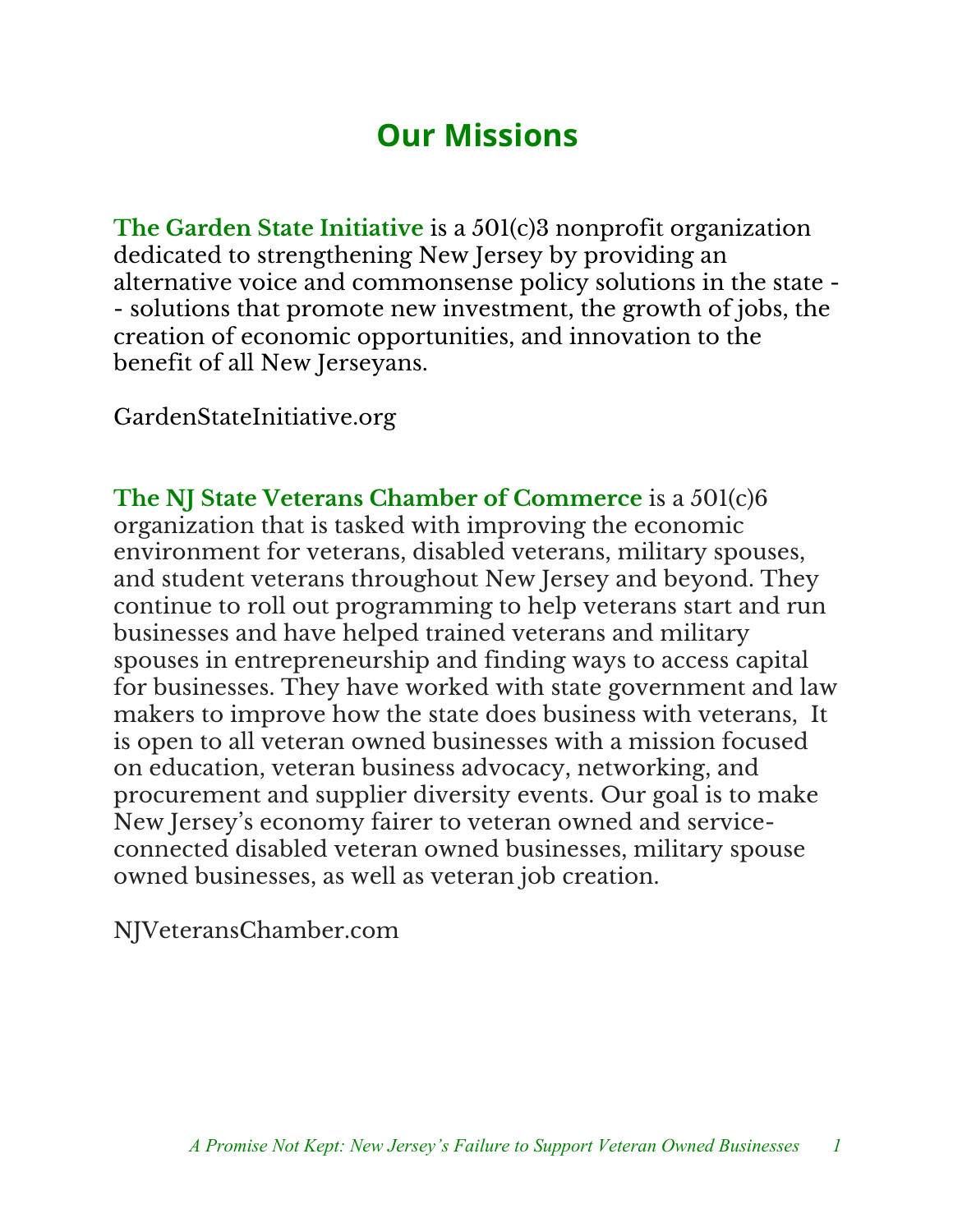## **Research and Analysis Conducted by**

**Col. Jeff Cantor** *(U.S. Army, Retired)* is the founder and CEO of the New Jersey State Veterans Chamber of Commerce which launched in November 2018.

Prior to that, Col. Cantor served as the Lead for Veterans Economic Development for the State of New Jersey. In that role, which began in January 2018, he was tasked with looking at ways to support veterans either through meaningful employment or veteran business support and entrepreneurship, as well as look at ways to support formerly incarcerated veterans.

Col. Cantor enlisted in the Army as a Private First Class and became commissioned as a second lieutenant in the Infantry. He served in various units both on active duty and in the Army Reserves. He retired in 2017 at the rank of Colonel in the Army Reserve. He is a veteran of the wars in Iraq and Afghanistan and has been awarded a Legion of Merit, Bronze Star Medal, and many other awards over a 32 year career.

Col. Cantor led efforts to raise over \$100,000 to help veterans impacted by Superstorm Sandy, those that have been hit by hard times, affected by poor health and mobility, and given money to family members of special operators that have been killed in the line of duty.

He is currently the CEO of Lima Charlie Construction, a SDVOB focused on heavy civil construction including asphalt milling and paving, concrete, utility work, bridge repairs, and site work.

**Col. Paul B. Olsen, P.E.** *(U.S. Army, Retired)* is the Executive Director of Programs and Partnerships for Old Dominion University's Office of Research where he enables research projects between the University and federal agencies including the Department of Defense and NASA, as well as regional organizations in the public and private sectors. He is the owner of Honor Builders Strategic Engineering, a SDVOB focused on consulting and engineering services.

Col. Olsen formerly served as Lead Speechwriter for Gen. David Petreaus (U.S. Army, Ret.) and Uttam Dhillon, Acting Administrator of the Drug Enforcement Administration. He retired from the United States Army in 2015 after 30 years of service, including three tours of duty at the Pentagon. His culminating assignment was command of the U.S. Army Corps of Engineers, Norfolk District, where he gained national recognition in Sea Level Rise Planning and Port Modernization.

He is a registered professional engineer in Virginia and holds a M.S. in civil engineering from George Mason University, a M.A. Degree in business management from Webster University, and a Master's in strategic studies from the U.S. Army War College. He was named the winner of the Pentagon's prestigious 2004 Pace Award for Innovation.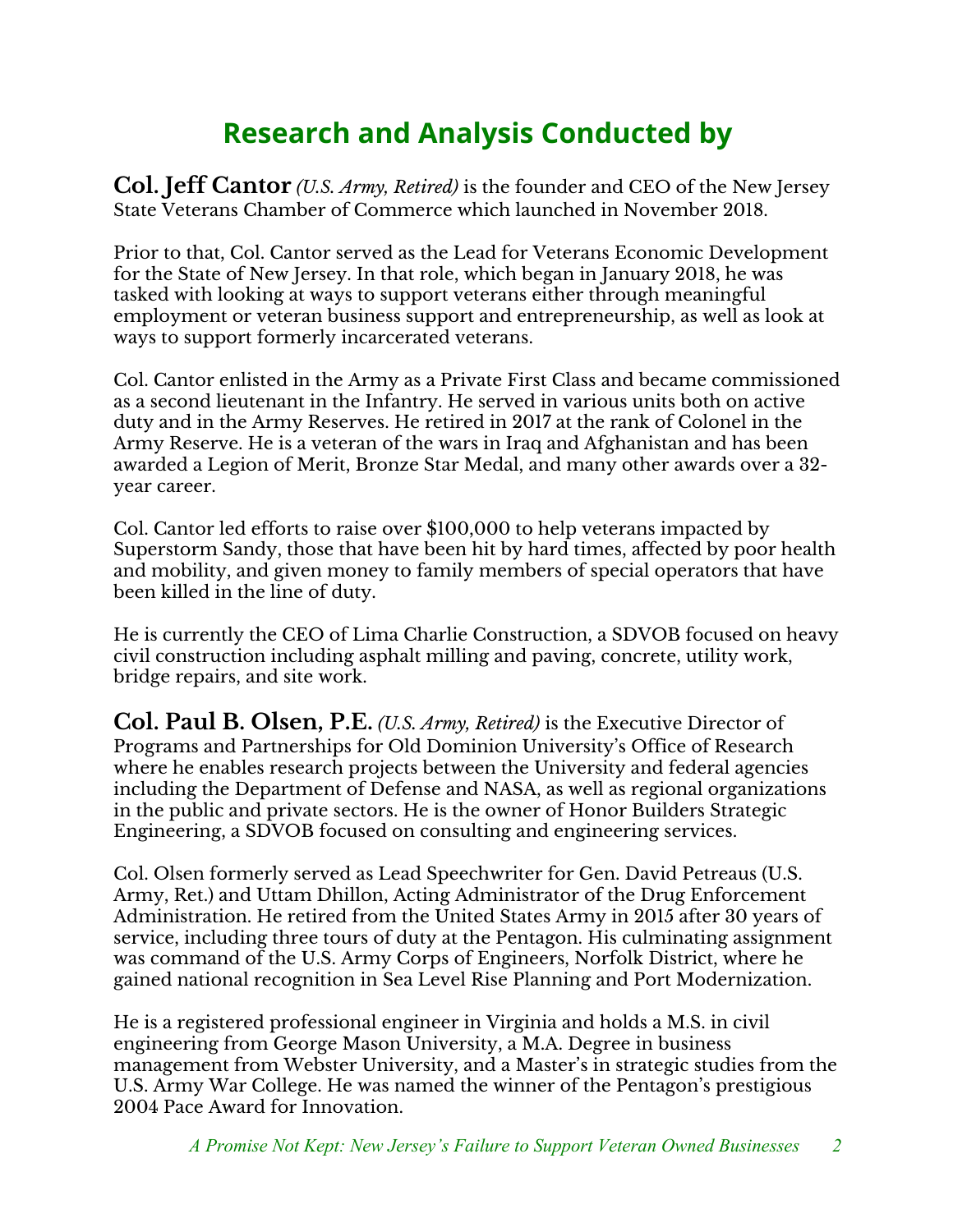## **Executive Summary**

The following report is a joint collaboration of the Garden State Initiative and New Jersey State Veterans Chamber of Commerce dedicated to improving the performance of the State of New Jersey in assisting the needs of veteran owned businesses.

One in every 20 New Jerseyans is a veteran and this population has answered the nation's call. An important part of caring for military veterans includes preparing and connecting them to careers after military service. America's veterans bring military training, skills, and life experiences that uniquely position them to succeed in business – if given the opportunity and support in transitioning to civilian life.

Many veterans are entrepreneurs who create and certify a Veteran Owned Business (VOB) or Service Disabled Veteran Owned Business (SDVOB). They know that their service and sacrifice to our nation will be recognized through the federal VOB and SDVOB incentive programs.

The report demonstrates that while many states have exemplary programs for veteran business owners, New Jersey is not among them. While clearly committed to veterans in many ways, our state has demonstrably lagged others in its commitment to veteran owned businesses. In fact, New Jersey has been ranked 49th out of 50 states for supporting these businesses.

Since 2015, New Jersey has had a public law that sets aside 3% of its state contracting agencies' budgets for Disabled Veteran Owned Businesses (DVOBs). However, according to research by the New Jersey State Veterans Chamber of Commerce, of the 72 state agencies that have procurement power, a mere few have awarded contracts to disabled-veteran owned businesses, only two of 72 are enforcing the law and none are reporting their numbers as legally required.

In the following pages we will outline a vision for New Jersey to improve its support of veteran owned businesses through a series of strategic initiatives:

- 1) Support veteran business advocacy through the creation of an executive task force and legislative sub-committee.
- 2) Enforce or raise the 3% DVOB set-aside law.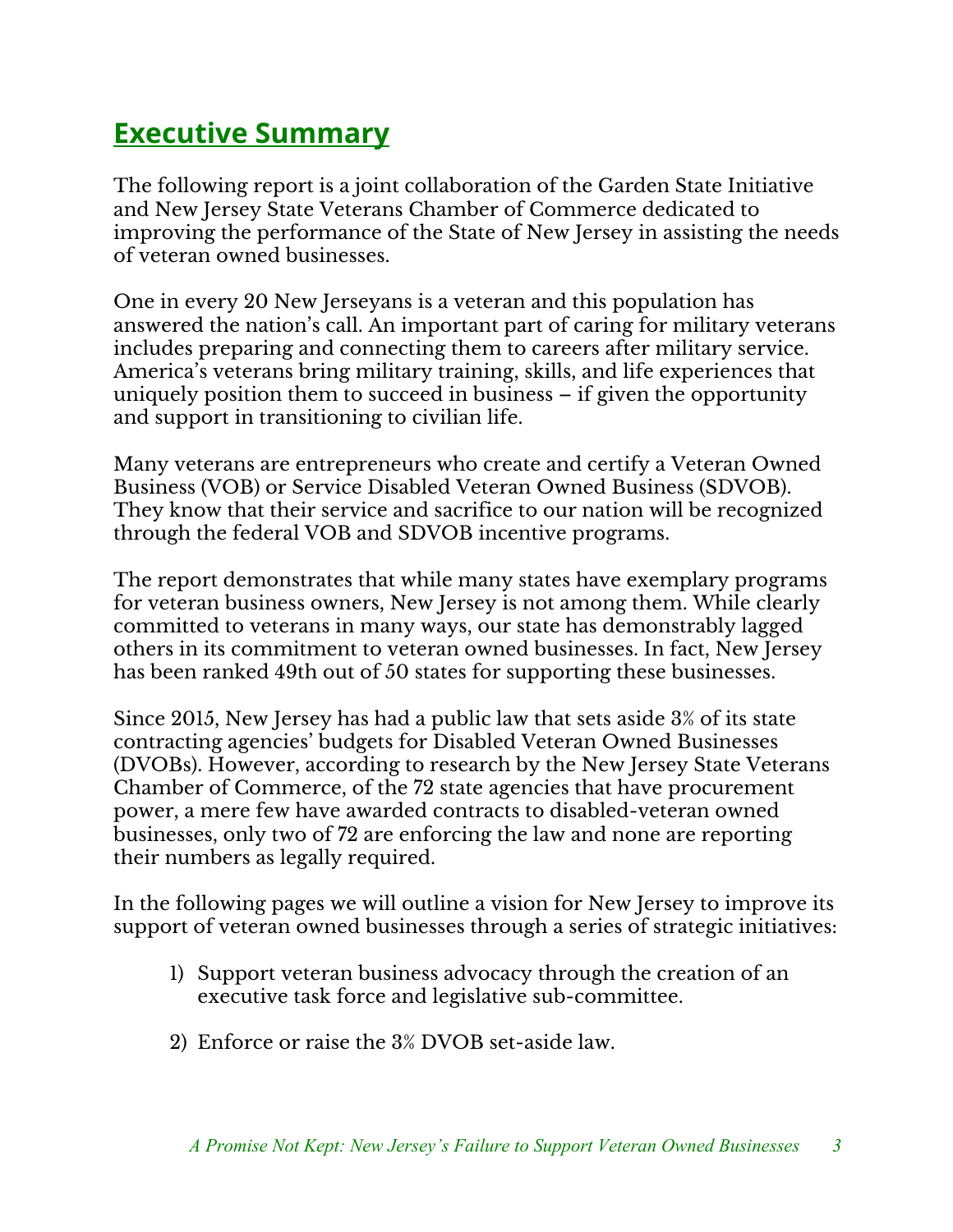- 3) Create legislation to better support veteran economic development.
- 4) Implement policy changes to better support veteran economic development.
- 5) Formalize the creation of a veteran economic development leadership team.

With thousands of veteran owned businesses in our state, nearly 1,000 of which are members of the state Veterans Chamber, those businesses will immediately benefit by the enforcement of existing law to acheive 100% compliance of the 72 state agencies with the public law that requires reporting of DVOB state procurements.

## **Veterans: An unrecognized, disadvantaged class**

Disabled veteran owned businesses (SDVOBs) and veteran owned businesses (VOBs) are often overlooked when it comes to procurement and contracting. Many times there are M/WBE events focused on minority and women owned businesses with no mention of SDVOBs or VOBs. Recently, there has been an uptick in M/W/V/SDVOB events, as there seems to be an interest by many to establish relations with veteran businesses.

Throughout history, as people went off to war, they returned changed, often not for the better. All things considered, it is a tragedy that today, when a service member takes off the uniform, they face life challenges that include:

- Financial insecurity (20%)
- Difficulty accessing capital  $(1/3)$
- Veteran owned businesses that lack market presence
- Homelessness (~1.5 million; 1 in 10 homeless persons)
- Medical and mental health issues (41%)
- Difficulty transitioning to civilian life (44%)
- Suicide (over  $6,300$  a year) $*1$

<sup>1</sup> \*Beyond the Uniform: A Look at Today's Veteran Consumers, 2018, https://www.nielsen.com/wpcontent/uploads/sites/3/2019/07/beyond-the-uniform-a-look-at-todays-veteran-consumers.pdf; Marketing To Veterans? Offer Authenticity, 2019, https://insights.digitalmediasolutions.com/articles/marketing-to-veterans; Marketing to the Military Explained, https://www.sheerid.com/blog/marketing-military/;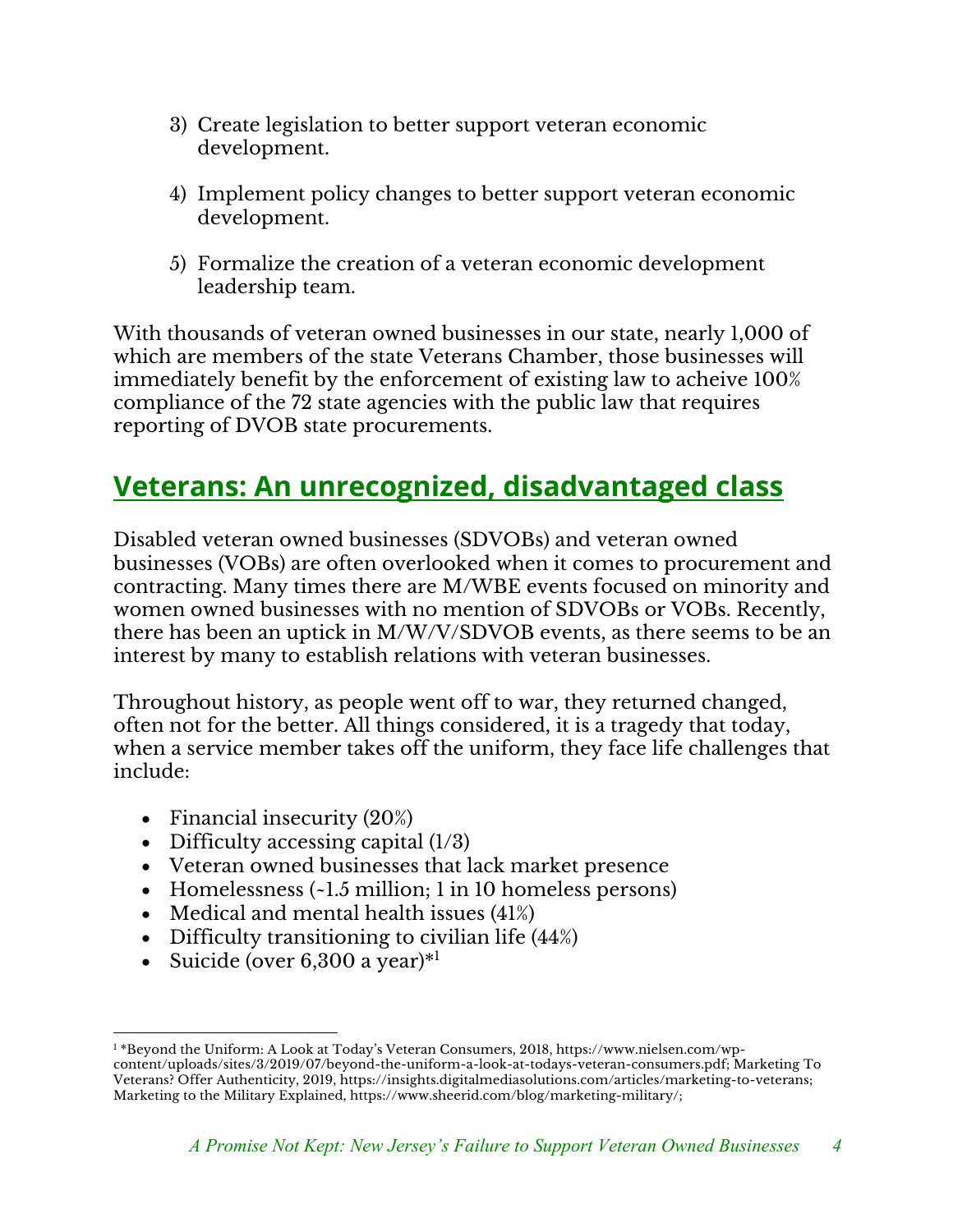On November 15th, 2021, President Biden signed into law, the bipartisan infrastructure plan entitled the Infrastructure Investment and Jobs Act. It allocates roughly \$1.5 Trillion into infrastructure redevelopment across the United States. Unfortunately, veterans will be shut out of this infrastructure law as there is only a socially & economically disadvantaged (SED) business goal of 10% of all spends. That means that when the money rolls down to the states, the large companies bidding on this work will seek out SED certified businesses in which to sub work out in a tier 2 or tier 3 fashion for these projects. Unfortunately, veterans are not in the federal definition of SED businesses. An SED business is very similar to a Disadvantaged Business Enterprise (DBE) business, and again, veterans are not included in that definition either. Therefore, money that rolls down from the federal government to the states, almost always has either a SED or DBE goal associated with the spends, and will not allow veterans to participate in these projects. The vast majority of veterans, do not qualify for these certifications according to the federal & state definitions.

One in every 20 New Jerseyans is a veteran and this population has answered the nation's call. An important part of caring for our nation's military veterans includes preparing and connecting them to careers after military service. Many veterans are entrepreneurs who invest a tremendous amount of time to create and certify a Veteran Owned Business (VOB) or Service Disabled Veteran Owned Business (SDVOB). They know that their service and sacrifice to our nation will be recognized through the federal VOB and SDVOB incentive programs.

Many states have exemplary programs for veteran business owners as well. Yet New Jersey is not one of these. While clearly committed to veterans in many ways, New Jersey lags in its commitment to veteran owned businesses. In fact, New Jersey has been ranked 49<sup>th</sup> out of 50 states for supporting veteran owned business<sup>2</sup>.

Since 2015, New Jersey has had a public law that sets aside 3% of its state contracting agencies' budgets for Disabled Veteran Owned Businesses (Outside of New Jersey, it is known as SDVOBs, New Jersey uses DVOBs, however they are synonymous and can be interchanged). However, according to the New Jersey State Veterans Chamber of Commerce, of the 72 state agencies that have procurement power, a mere few have awarded contracts to disabled-veteran owned businesses, only two of 72 are enforcing the law and none are reporting their numbers as legally required.

<sup>2</sup> https://www.zippia.com/advice/veteran-owned-supportive-states/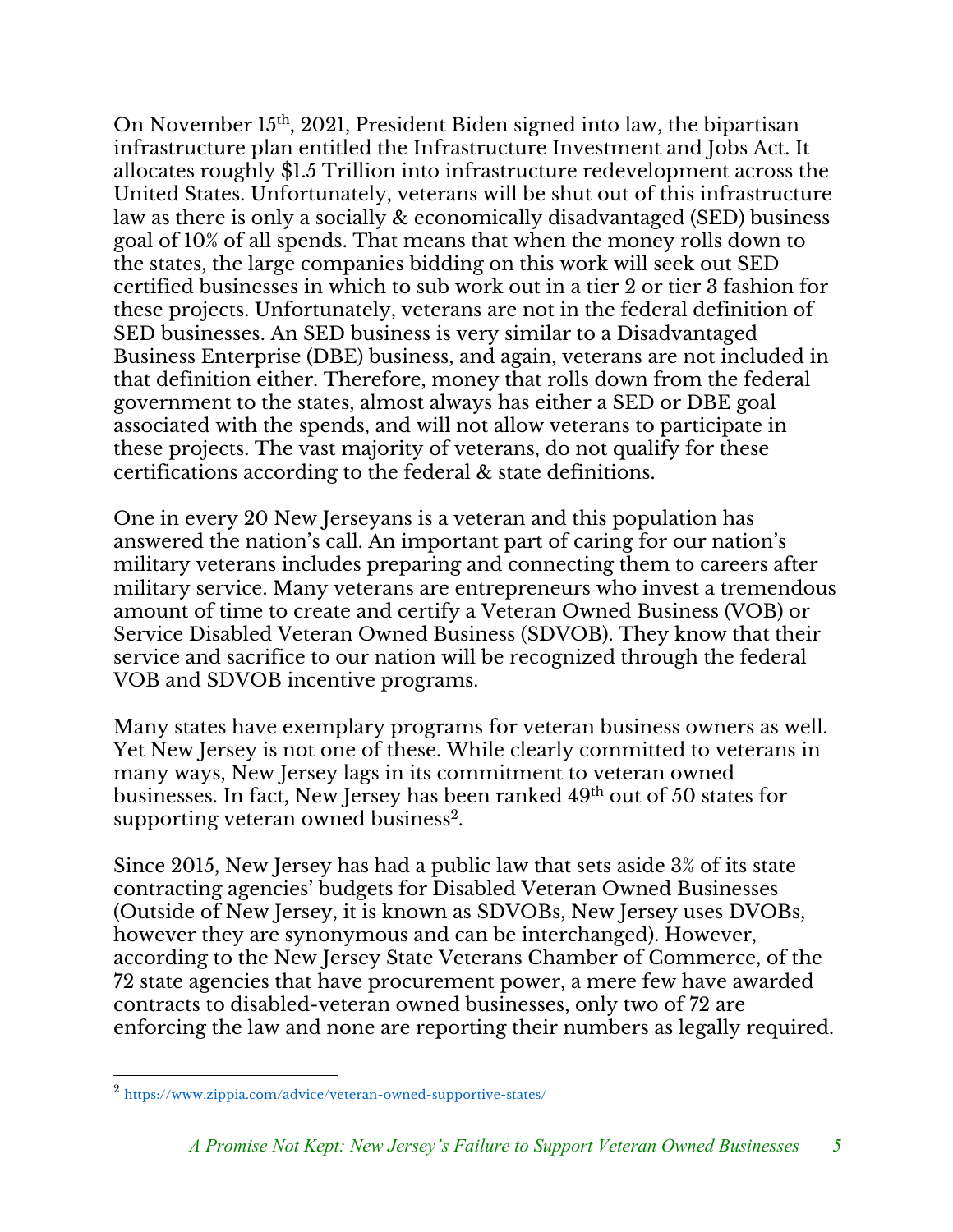New Jersey can comply with its veteran owned business laws and also raise its overall national veteran owned business ranking. But to do this, it must establish a vision and a strategy, including executing a series of strategic imperatives, described as follows:

## **Vision 2025**

By 2025, the New Jersey State Veterans Chamber of Commerce challenges our state government to take measures to ensure that New Jersey will join the top 25% of the best states for supporting veteran owned businesses as defined by the Small Business Administration. New Jersey will also meet or exceed the requirements of its 3% state-mandated Disabled Veteran Owned Business law.

### **Strategy**

We envision a "grass top" and "grass roots" economic strategy to support veteran owned businesses. While elected and appointed state officials work to identify, enforce and promulgate economic policies that support veteran owned businesses, more needs to be done to ensure that veteran business owners are included in state contracting opportunities and that a pathway is established to support greater economic development for veterans.

To be successful, this strategy requires the state drive five strategic veteran business imperatives:

- 1) Support veteran business advocacy through the creation of an executive task force and legislative sub-committee.
- 2) Enforce or raise the 3% DVOB set-aside law.
- 3) Create legislation to better support veteran economic development.
- 4) Implement policy changes to better support veteran economic development.
- 5) Formalize the creation of a veteran economic development leadership team.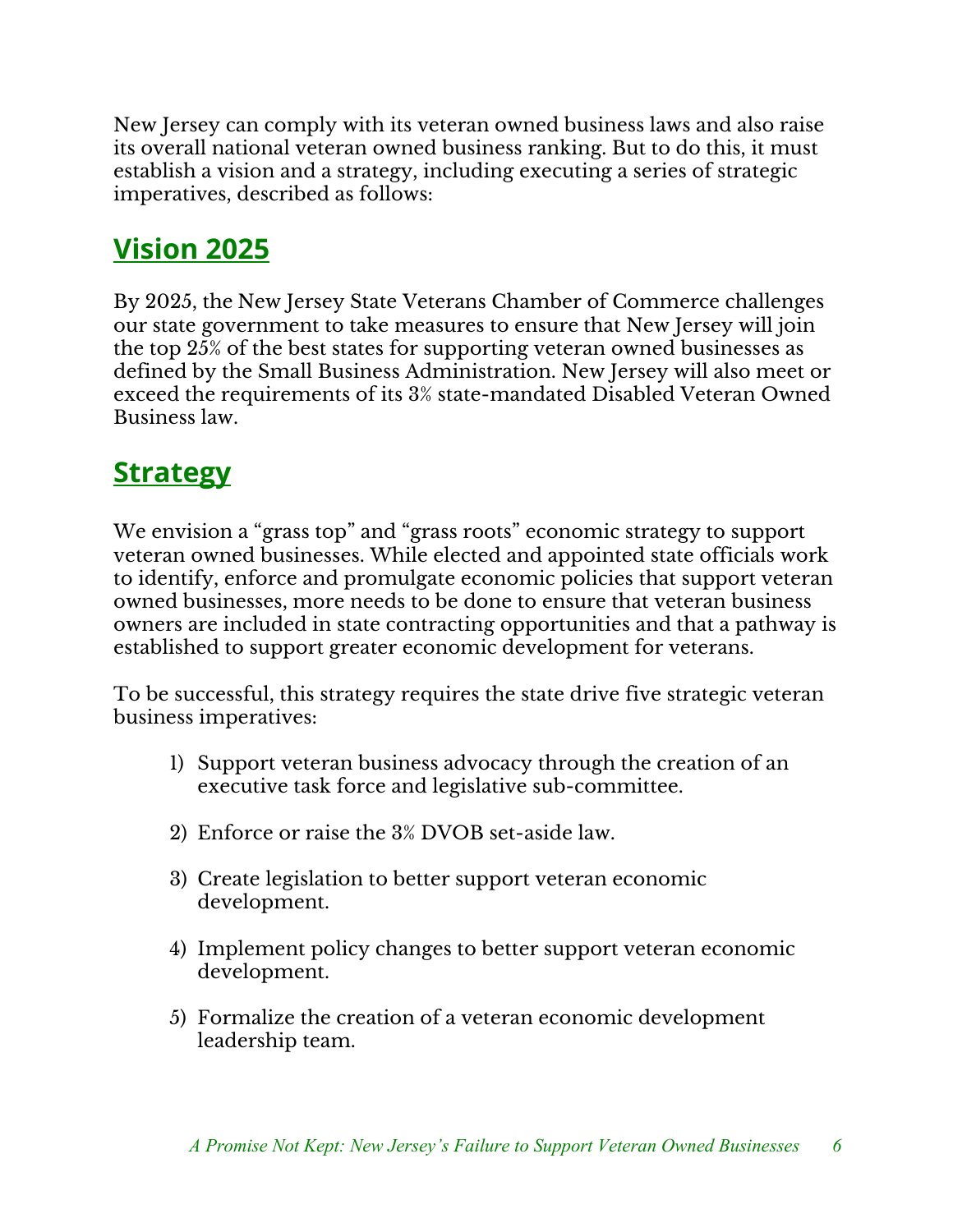#### **STRATEGIC IMPERATIVE 1: Support veteran business advocacy through the creation of an executive task force and a legislative sub-committee**

To improve veteran owned business procurement rates in New Jersey, two groups must be immediately established that have the requirement to drive the initial and future strategic imperatives.

The first group is a task force led by the governor's office, with representatives that include but are not limited to Treasury, New Jersey Economic Development Authority (NJEDA), New Jersey Business Action Center (NJBAC), New Jersey State Veterans Chamber of Commerce, New Jersey Department of Transportation, New Jersey Transit, and the Office of Diversity and Inclusion (ODI). The role of this group is to ensure that New Jersey is executing the legal requirements set forth in the law to support veteran owned businesses and to promulgate new state policy to improve veteran owned business state procurement rates.

The next group is a joint subcommittee pulled from the New Jersey Legislature to support economic development for veteran owned businesses. This subcommittee should include the Speaker, Senate President, Budget and Appropriations, Military and Veterans Affairs Committee Chairs, Commerce and Small Business Committee Chairs and Education Committee. This committee should also have at-large members from the veteran business community. The role of the sub-committee is to ensure the state follows veteran owned business laws, and to create new legislation needed that supports veteran owned businesses – those owned by both disabled veterans and nondisabled veterans alike.

#### **STRATEGIC IMPERATIVE 2: Enforce or raise the 3% DVOB3 set-aside law**

New Jersey established a 3% set aside law for disabled veteran owned businesses in 2015. Since that time, only two out of 72 state agencies enforce the law. The law (PL 2015, Ch. 116) states that each state agency will set-aside 3% of all contracts, based on total dollar volume, each year to certified disabled veteran owned businesses. It also states that each state agency with procurement power must publish what they spend on DVOBs each year as well as submit their plan for meeting their annual 3% set-aside. For the last

<sup>&</sup>lt;sup>3</sup> Except for NJ, every US state and the Federal Government uses the acronym SDVOB to indicate a serviceconnected disabled veteran owned business. They are synonymous and can be interchanged.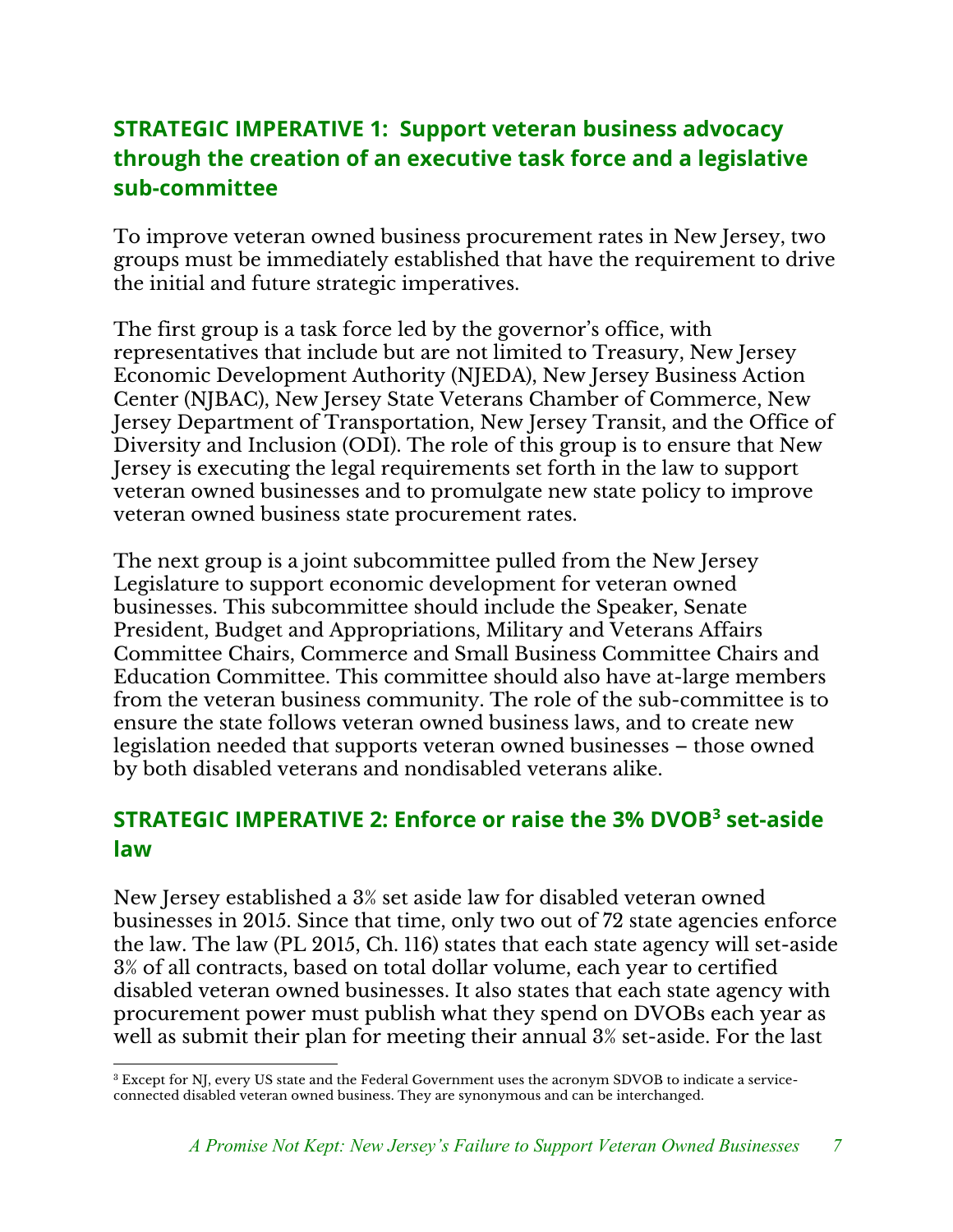seven years, no state agency has ever published their DVOB state procurement percentages, or dollar spends, nor submitted their annual DVOB individual procurement reports.

Despite 3% Set Aside Law awareness training delivered to all 72 state agencies by the NJ State Veterans Chamber of Commerce, in conjunction with the office of the Attorney General, and Office of Diversity & Inclusion, the problem persists. To remedy this solution, the Sub-Committee for Economic Development for Veteran Owned Businesses should, at its scheduled hearings, be given a report by the Governor's Veteran Owned Business Task Force on the DVOB set aside percentages of each of the state's 72 agencies. Agencies in non-compliance with the law will be required to report the reasons.

Another option would be for the state to put in place liquidated damages for not meeting the DVOB set asides. Under this approach, a prime vendor would need to make a good faith effort to find a qualified subcontractor to meet its DVOB set-aside obligation.<sup>4</sup> Failure to do so would result in damages in the form of a monetary penalty to the prime vendor for not meeting this set-aside. $5$ 

Without emplacing liquidated damages on all state contracts, there would be no change from the current methods of awarding contracts, which means that disabled veterans would continue to get shut out of state contracts.

#### **STRATEGIC IMPERATIVE 3: Create legislation to better support veteran economic development**

One of the key tasks of the Legislative Sub-Committee for the Economic Development of Veteran Owned Businesses would be the introduction of new legislation to better support NJ Veteran Owned Businesses. Another entry point for this could be through the NJ Veteran Caucus. What follows is a prioritized list of legislative initiatives.

**Price Preference Law.** New Jersey Law requires three qualified bidders on any state contract. With so few DVOBs, it is difficult to find three qualified

<sup>4</sup> Resources to find qualified SDVOB include the NJ SAVI database (which houses all the state's certified diversity businesses), the NJ State Veterans Chamber of Commerce, the VFW, American Legion, Disabled American Veterans, and more.

<sup>&</sup>lt;sup>5</sup> The NJ Economic Development Authority emplaced liquidated damages for failure to meet diversity goals on offshore wind projects.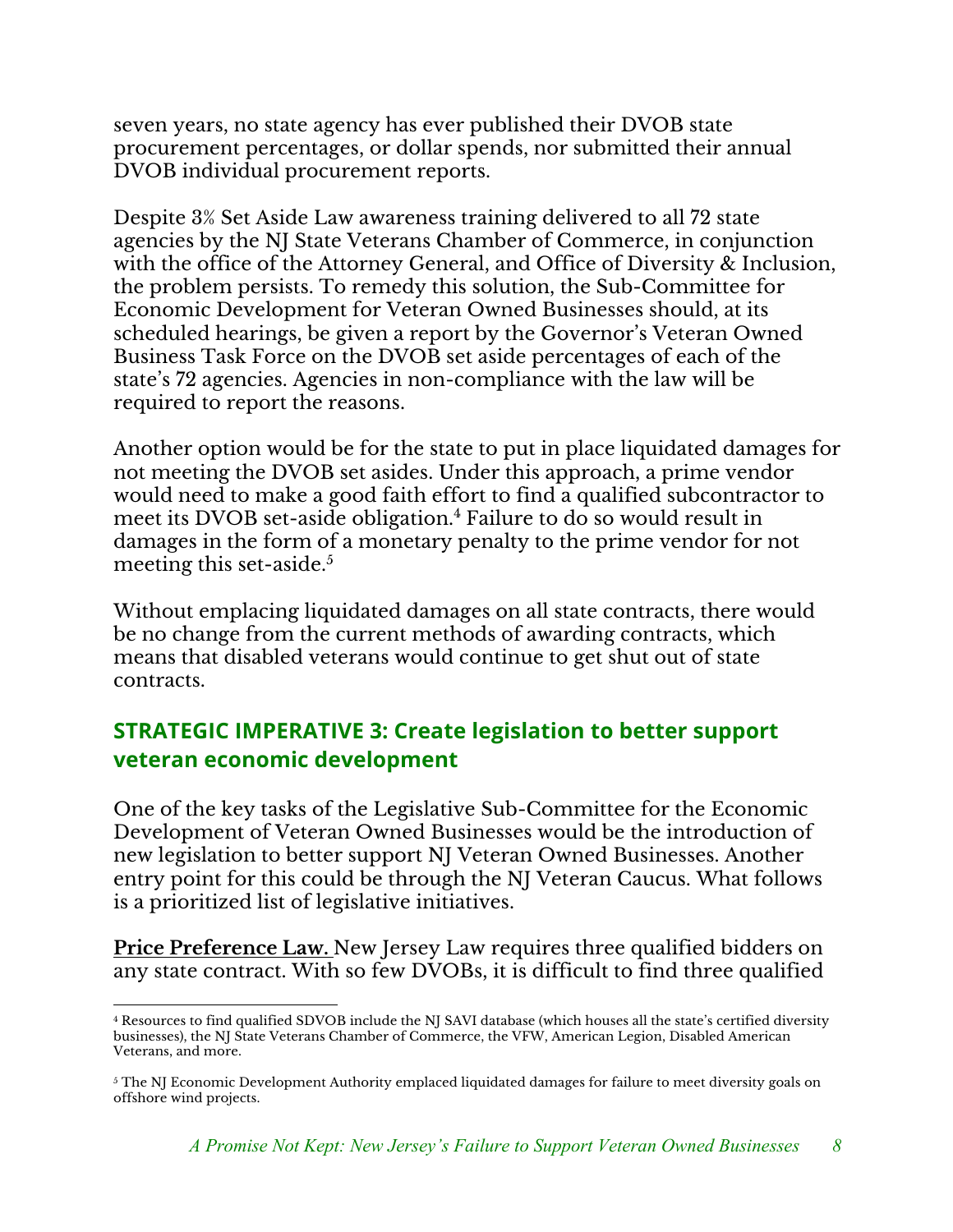bidders in any one category, so the likelihood of setting aside a contract is virtually none. Many states have remedied this by enacting a price preference law.6

A price preference law allows DVOBs to compete in the open bid process against non-veteran companies. Essentially, a price preference is granted to the DVOB bid, which allows them to be more competitive. For example, in Michigan, they have a 10% price preference law, which grants DVOBs up to 10% over their bids. For the last three years, Michigan has awarded hundreds of contracts to DVOBs valued over millions of dollars.

| Year | # Of Contracts | <i><b>\$ Value of Contracts</b></i> |
|------|----------------|-------------------------------------|
|      | Awarded        | awarded                             |
| 2018 | 119            | \$67 Million                        |
| 2019 | 131            | \$70 Million                        |
| 2020 | 148            | \$91 Million                        |

**Include DVOBs in Infrastructure or I-Bank.** The New Jersey Infrastructure Bank funds large scale municipal and state level infrastructure projects. Public Law requires that 10% of the money loaned to municipalities, authorities, counties and the state through the I-Bank must have a diversity spending component, of which DVOBs are not included. Disabled veteran businesses should be added to this diversity goal. It is not currently published what percentage of dollars spent through I-Bank loans go towards diversity businesses. Disabled veteran owned businesses should be included in these goals as there would be a strong likelihood of improving diversity spends through the I-Bank. This would likely have to be done through legislation to add disabled veterans to the I-Bank diversity list.

**Implement state lending programs to small and diverse businesses.** It is tougher for veterans to gain access to capital than their non-veteran counterparts. Thus, they are economically disadvantaged. To remedy this problem, the state should put in place a funding mechanism that uses a state contract as collateral for the loan that would equal up to 100% of the contract amount. Other cities and states have rolled out a similar program using city/state contracts as collateral. In New Jersey, the Economic Development Authority could establish a \$10 million fund specifically for

<sup>6</sup> The following states currently have a disabled veteran price preference law as public law; California, Michigan, Nebraska, Minnesota, Wisconsin, Connecticut, Maryland, West Virginia, Florida, Nevada, Texas, New Mexico, and Alaska. The Port Authority of New York & New Jersey has also enacted a 10% price preference for SDVOBs.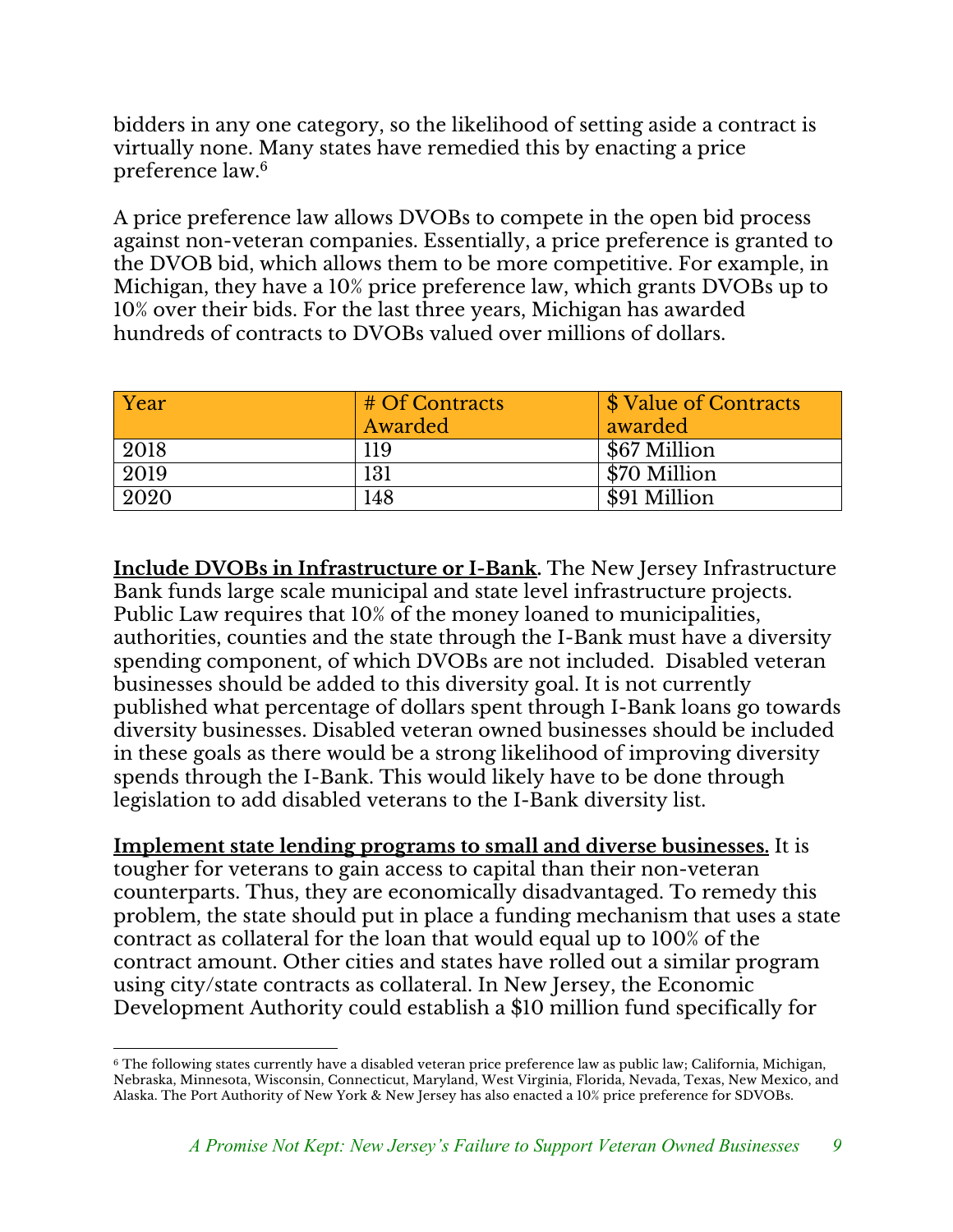this purpose. That way, veteran businesses – once they receive a contract from the state (contracts from counties and municipalities could be applied as well) – could use this funding to purchase equipment, make payroll payments, and purchase materials for the specific project. This would ultimately lead to veteran businesses building a stronger credit score, making it possible for them to gain increased capital from banks. The size of the loans could be up to \$5 million, depending on the scope of the project.

**Bring the DVOB goal in line with New York State.** New York currently has one of the best SDVOB programs in the nation. The state has a 6% SDVOB goal and has awarded over \$182 million to certified SDVOBs last year alone. If you look at the percentage of population that veterans represent in New Jersey, it is roughly between 5-6%. The current DVOB set-aside law in New Jersey is 3%. This should be increased to represent what border states like New York have implemented and should better align with New Jersey's veteran population. Increasing the set-aside to 6% would remedy this inconsistency and would be the right thing to do for our veterans.

**Two bidders instead of three bidders for veteran RFPs.** Current law mandates that there must be three qualified bidders for all public contracts. Often there are not three qualified bidders in any specific category of trades, which means that you could never set aside a prime contract for a veteran business. Legislation is needed to reduce the number of bidders from three to two to give veteran businesses a chance to compete on a setaside contract.

**Include DVOBs in the state (Socially & Economically Disadvantaged Business) SED Definition.** As identified earlier, veterans are an unrecognized economically disadvantaged business entity. However, they are not included in the state definition of Socially & Economically Disadvantaged Businesses. Legislation is needed to add disabled veterans into the SED definition allowing them to participate in procurement opportunities with funds coming down from the federal government. By doing so, the state could dramatically impact the level of inclusion for disabled veteran businesses.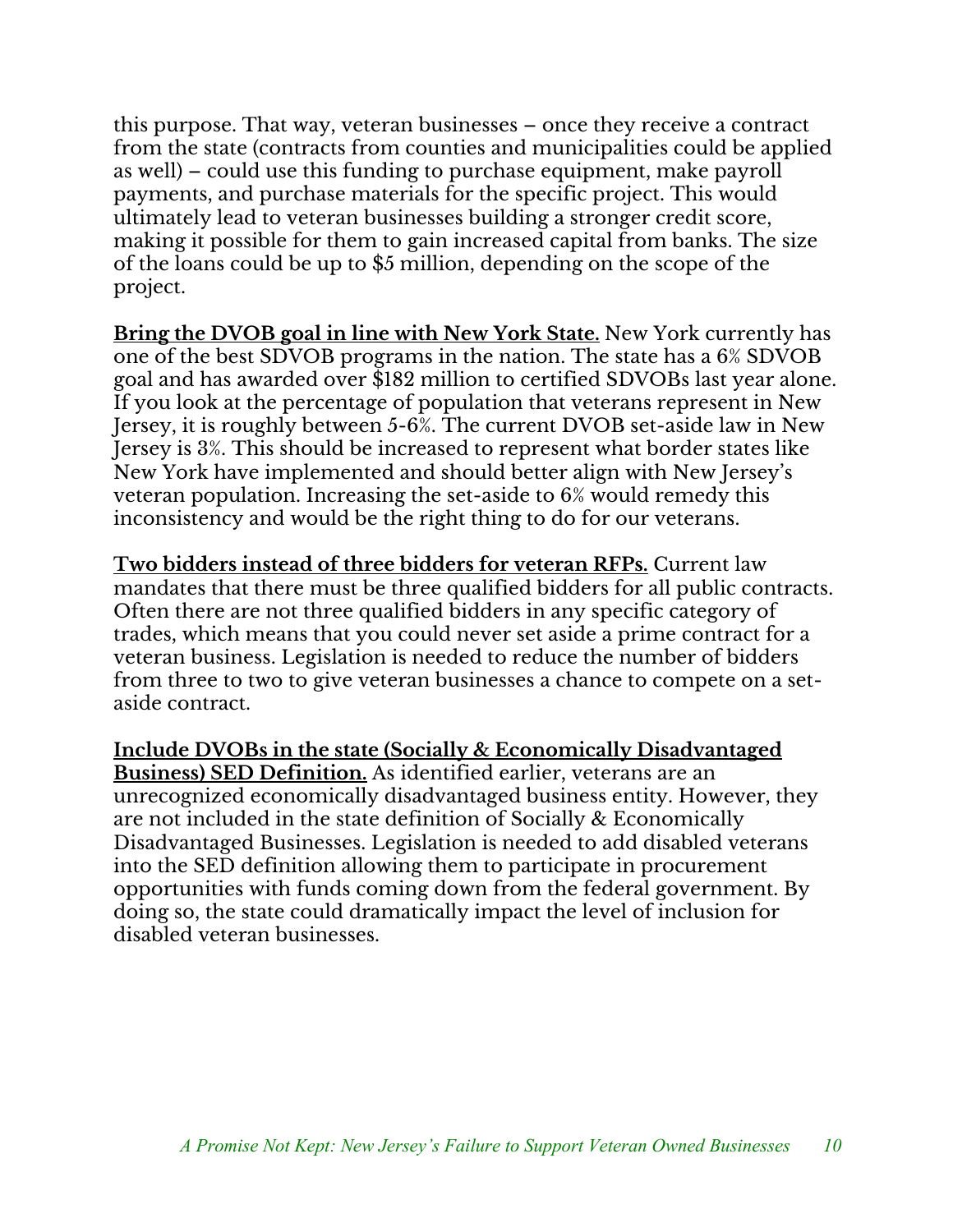#### **STRATEGIC IMPERATIVE 4. Implement policy changes to better support veteran economic development**

The administration needs to implement some changes in policy for better inclusion of minority, women, veteran and disabled veteran businesses. What follows is a prioritized list of recommended policy directives aimed to increase NJ Veteran Owned Business procurement rates.

- 1. **Recommend all diverse businesses be considered as multiple diverse business enterprises (XBEs).** These businesses include minority, woman, veteran, disabled veteran, military spouse, Asian American, Hispanic, LGBTQ+, Indigenous American, and Pacific Islanders. The administration could then commit to purchasing 30% XBE for all state contracts. This is currently underway in New York, where, in 2020, the state spent 29.5% of all state contracts with minority and women owned businesses. This represents a \$3.14 billion spend.<sup>7</sup> Additionally, the state, which has a 6% SDVOB goal, spent over \$182 million with SDVOBs in 2021.<sup>8</sup> Under this process, any company applying for a state contract would need to source and list the XBE of choice that they plan on utilizing as a subcontractor. Failure to do so would be grounds for disqualification.
- **2. Recommend establishment of a universal diverse business portal and pre-registration.** Currently, every small and diverse business needs to certify and pre-qualify with every single state agency. Often, multiple state agencies ask for the same information from small and diverse business owners so that they can qualify to work with a specific state agency. This is both inefficient and counterproductive. The state should establish a universal portal that would allow small and diverse businesses to upload their certification documents into one location and have all state agencies draw from the portal to prequalify the business to work in the state. Currently, small and diverse businesses must certify with DORES (Treasury) and then must qualify with DPP or DMPC, NJDOT, NJTA, NJ Transit, NJSDA, and many more. The business atmosphere is very difficult for small and diverse businesses here in New Jersey.
- 3. **Recommend public reporting of DVOB agency spends.** It is in the current DVOB law that each state agency, authority, commission,

<sup>7</sup> MWBE contracts total more than \$3 billion in New York, a first, By Michael DeMasi – Reporter, Albany Business Review Dec 4, 2020

<sup>8</sup> New York State Office of General Services, Division of Service Disabled Veteran Business Development, Annual Report, December 31st, 2021, Page 2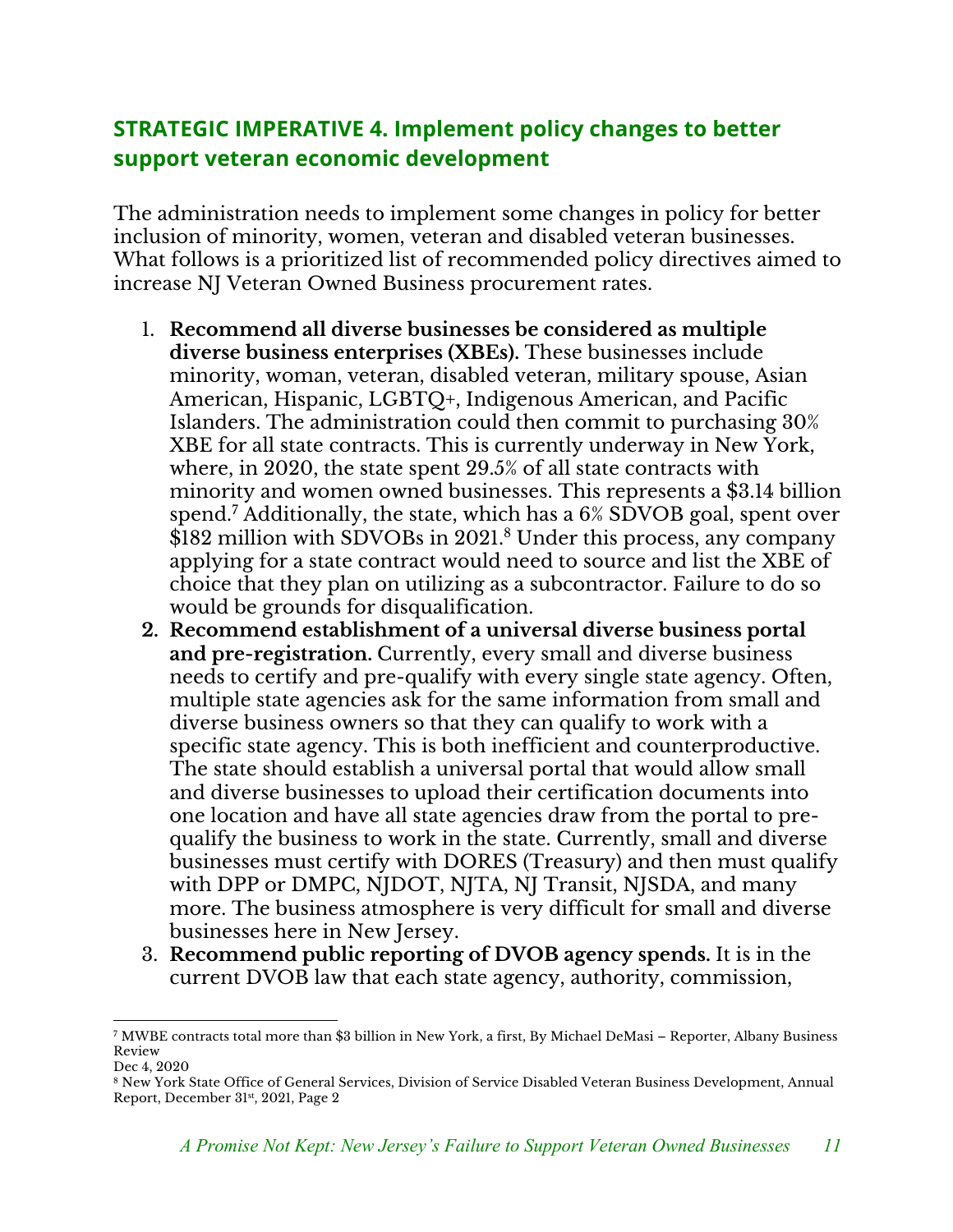university, and any entity with state procurement power should publish their DVOB spends annually. Additionally, the law requires each agency to publish their plans on how they will achieve their 3% DVOB goals. For the last seven years that this has not been done. To remedy this, the state could designate one individual at each state department to report this requirement. Each state agency could publish this data on their website and submit it to Treasury for overall state reporting by agency, just as the New York State Office of Government Services does each year in its annual report.9

- 4. **Recommend employing under-threshold purchases.** Another way to increase diversity spends is to implement a policy that allows each state agency to make purchases below bid thresholds directly with small and diverse businesses. That means that all purchases under \$44,000 could be spent directly with a small and diverse business via purchase order or government credit card and would not be put out to bid. A "Diverse First" strategy for these spends are warranted.
- 5. **Recommend implementing a simple procurement process**. NJ could implement a policy to support VOBs in the simple procurement process. Simple procurement contracts are defined as those under \$1,000,000 and do not need to go to public bid. This program exists in Michigan where certified VOB, SDVOB, or Hub Zone businesses can submit a proposal for a contract below the \$1,000,000 threshold. State government entities can then enter into a direct contract with those diverse businesses without a public bid process.
- 6. **Recommend fast tracking veteran owned businesses**. The state of Michigan also has several programs for procurement that allow DVOBs to compete as a prime vendor with significantly less certification. Rather than a lengthy state certification process, the SDVOB needs only to provide proof of SDVOB status (either by NVBDC certification, or by supplying a copy of its DD-214, serviceconnected disability rating letter from the VA – at  $0\%$  or greater – and business ownership papers) to qualify for a 10% price preference. There is no cap on a contract for this SDVOB price preference, nor is there a mandate of a percentage of self-performance. The only caveat to the SDVOB being awarded the project is that they have the prior experience to do the current job. An evaluation team determines that they can perform the work.
- **7. Recommend simplifying the state Request for Proposal (RFP) process.**

It would be ideal if the state invested in creating a portal for electronic submissions for RFPs and reducing the paperwork demand for

<sup>9</sup> NY Annual veteran owned business procurement annual reports can be at: https://ogs.ny.gov/veterans.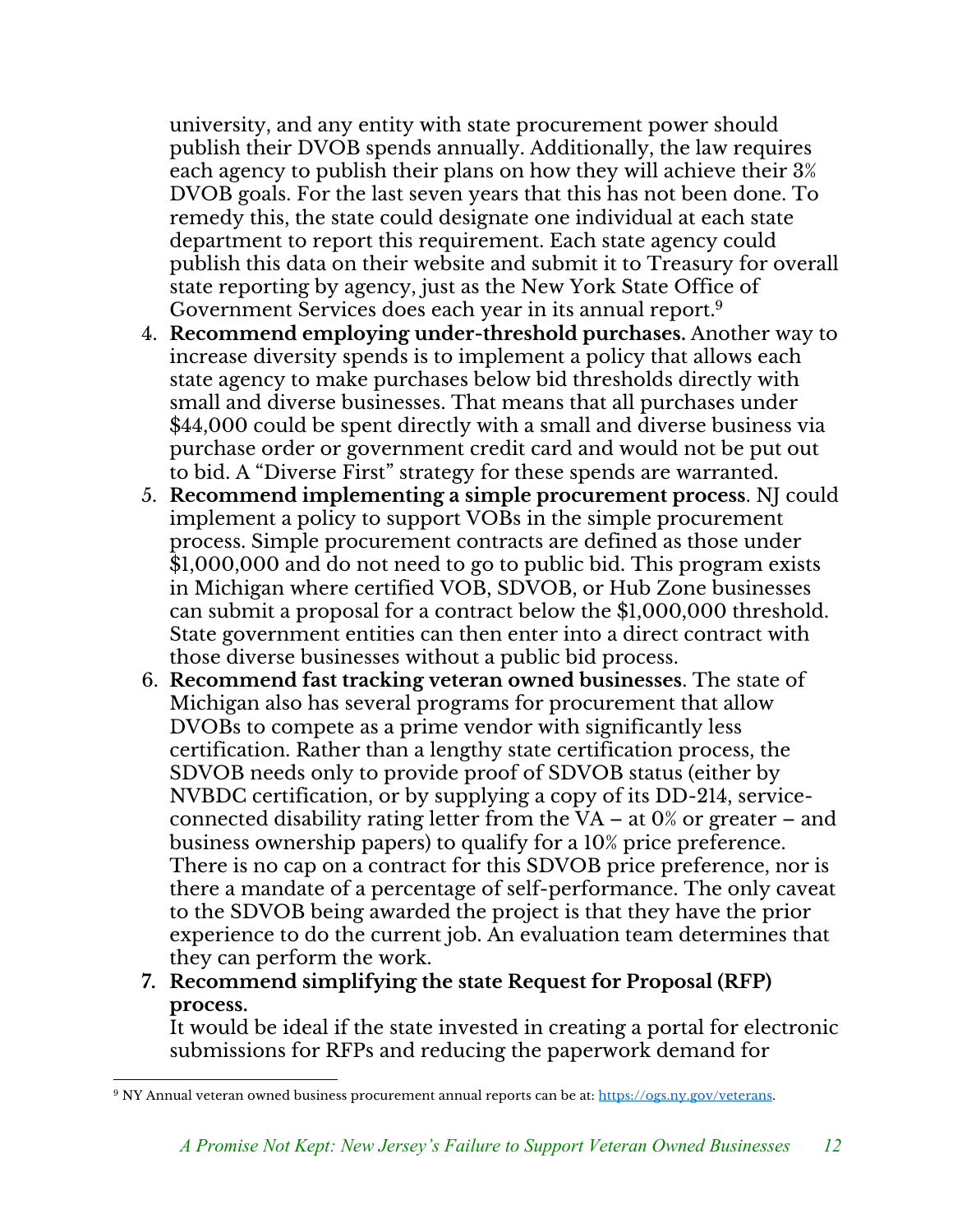businesses submitting proposals. Currently, many firms are required to hire additional short-term personnel to help them decipher the RFP process. Creating an online, user-friendly portal would aid in this process. Additionally, the state uses in its RFPs boilerplate language that is not needed nor warranted. It is best to simplify this process.

- 8. **Recommend a credit to primes who bring on or mentor diverse businesses.** There should be a monetary incentive for prime contractors who are awarded a state contract to bring on diverse subcontractors/vendors, such as disabled veteran owned businesses, to build a pool of qualified diverse subcontractors. The monetary amount could be a percentage of the job that is subbed out to a diverse contractor. Therefore, the more business that is subbed out to a diverse subcontractor, the higher the monetary award for mentoring the diverse business.
- 9. **Recommend encouraging Joint Ventures and Teaming Agreements with diverse businesses.** Many state contracts are too large to be taken on by a veteran business. Although it should be the standard to break up a contract so that small and diverse businesses can participate as prime vendors, this takes additional work to complete. Therefore the majority of contracts that are put out to bid, especially those in construction, are often way too big for a veteran business to bid on. Additional points can be given to those prime vendors who create a joint venture or teaming agreement with a veteran owned business so that the veteran business could self-perform the part of the contract that they have the capabilities for, and could develop skill sets on ways to complete the other parts of the contract that they normally could not self-perform. By doing this, we will develop veteran businesses into future prime vendors, thus increasing the number of prime vendors available to bid on contracts.
- 10.**Recommend breaking apart contracts.** As mentioned previously, many state contracts are too huge for a veteran business to bid on. Consideration should be given to breaking apart large contracts to allow more bids from diverse businesses. This would require additional personnel hours to break down the parts of the contract that could be separated from the original contract, but this would result in a more robust diverse pool of businesses bidding on these smaller state contracts.
- 11. **Recommend creating special payment options for diverse businesses.** One of the major issues that occurs for small and diverse businesses is the time it takes to get paid for completed work. It is not unusual for diverse businesses to wait 120-180 days to get paid. Carrying around that debt for so long causes financial strain on many diverse business owners. Often, diverse businesses, which work as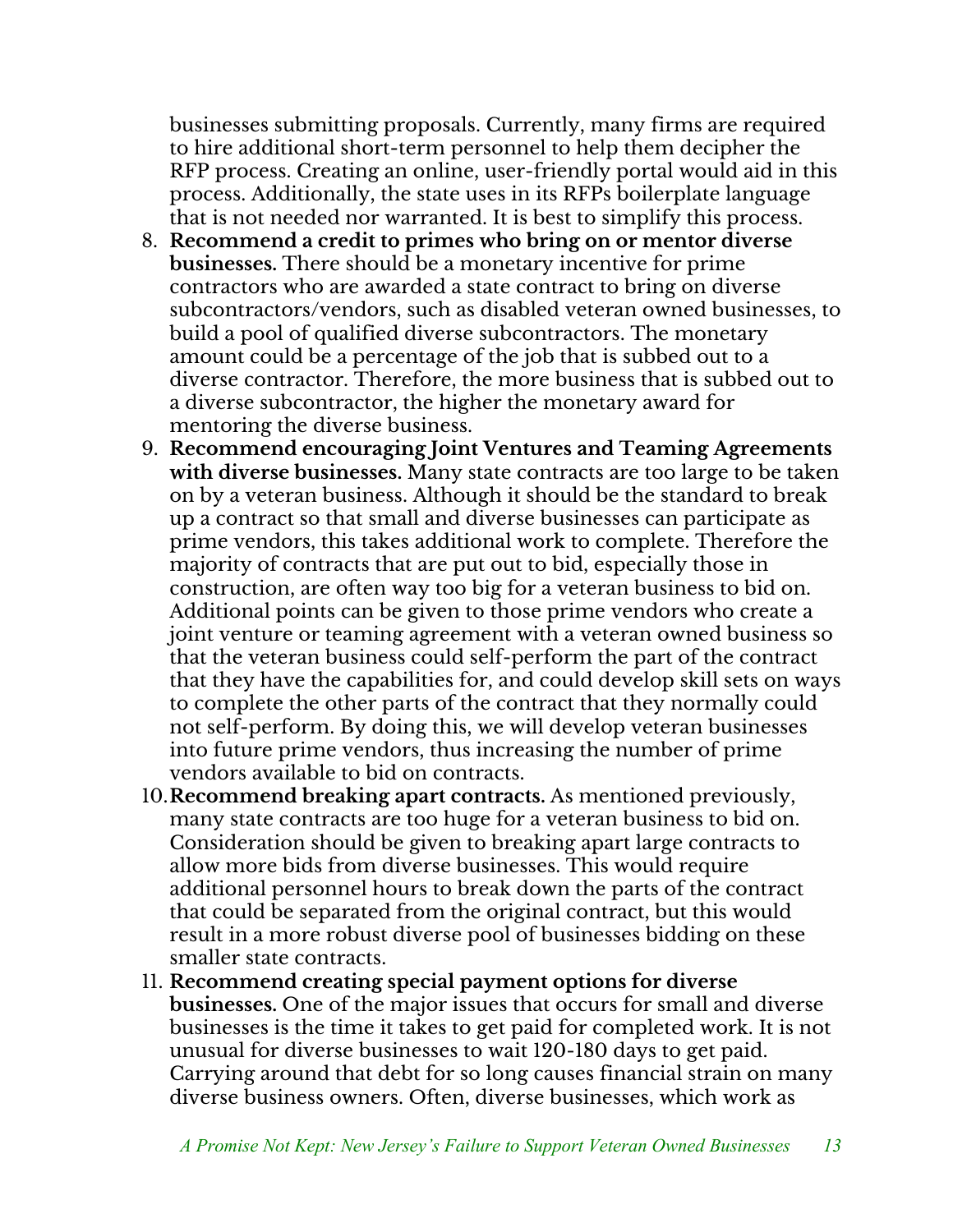subcontractors to prime vendors, must wait until the prime contractor gets paid from the state or owner of the project. A mechanism could be set up where a certified diverse business could submit their invoices directly to the owner, while copying the prime vendor, for a much quicker payment. This would increase cash flow for diverse businesses and would reimburse these businesses for supplies that were purchased as well as making payroll and benefit payments.

- 12. **Recommend that the NJ Board of Public Utilities enforces the 3% DVOB set-aside law.** The utilities operating in New Jersey all have supplier diversity programs and try to purchase from small and diverse businesses. They have set up the Supplier Diversity Development Council to try and help the utilities increase spends with diverse suppliers. Ideally, it would be great if the BPU enforced the 3% DVOB set-aside as there would be more opportunities for disabled veteran owned businesses. They are not currently tied to the state purchasing laws or set asides of 25% small (SBE) and 3% DVOB, however, it is the right thing to do. So many more small and diverse businesses could benefit from expanding into the utility markets.
- 13. **Recommend a required debriefing program for veteran businesses.** When a disabled veteran business submits a bid for a contract either as a prime vendor or subcontractor, often times they never get feedback on their submitted proposal. Many of these businesses submit their proposals and the feedback received is, "You were too high". It would be helpful to create a debriefing program where disabled veteran businesses are taken through their proposal and feedback is provided on where their numbers differed from the winning proposal. Understanding this would greatly improve disabled veteran business' ability to submit a more focused and financially sound proposal.
- 14. **Recommend a suite of penalties for businesses falsely claiming to be diverse.** There should be increased penalties for businesses claiming to be small and diverse when they are not. Some business owners have "sold" their business to their wives or female relative, just to be certified as a woman owned businesses. There have been reports of people faking their veteran status to claim their business as a veteran owned or disabled veteran owned business. Strict penalties should be put in place to discourage this type of behavior. One thing that comes to mind is that if it is proven that an individual lied about being a small and diverse business, that that individual, and every company that individual is associated with, can no longer bid on public jobs for a period of ten years. This way, if an individual gets caught, he/she can't turn around and create a new company to bid on public work.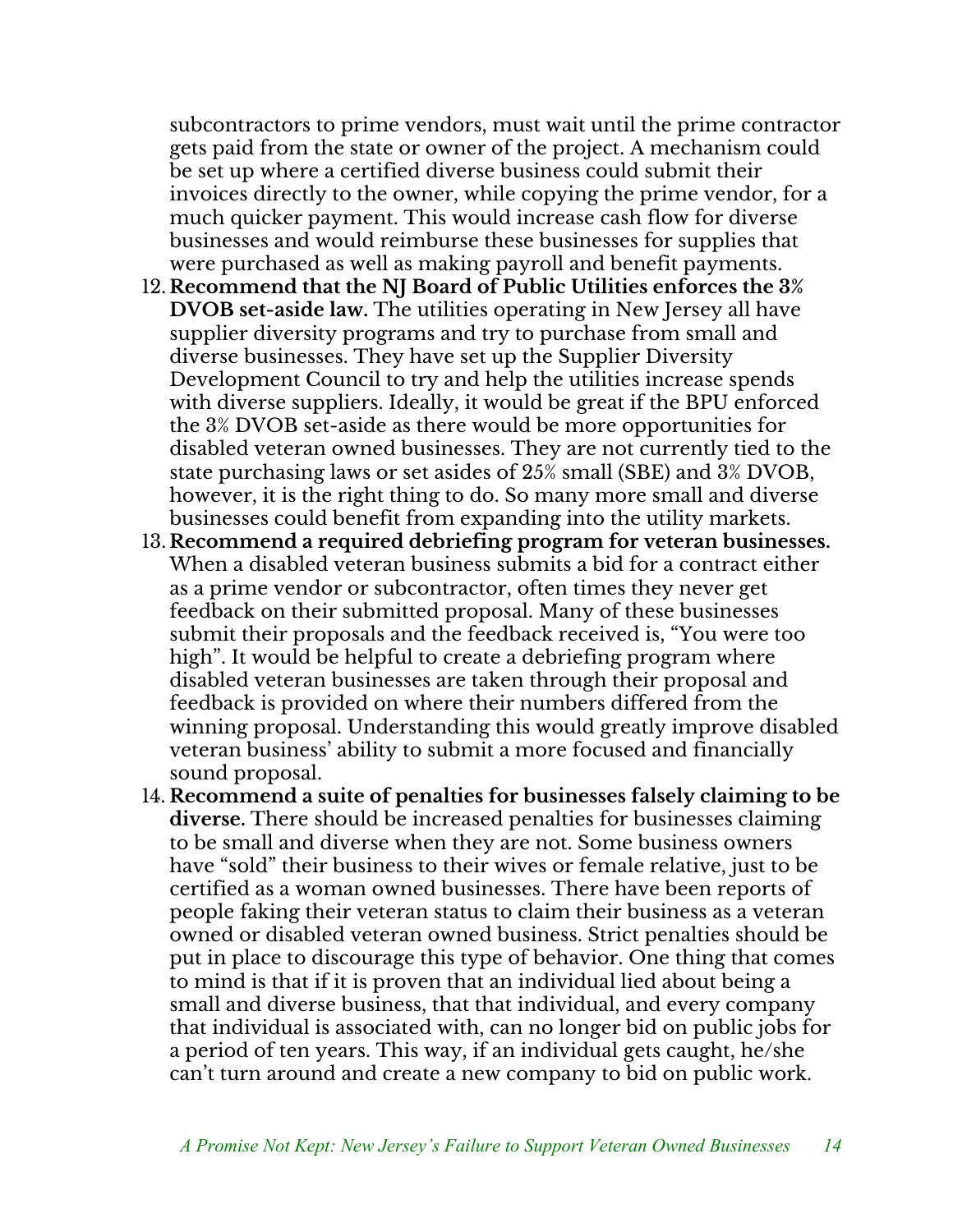- 15. **Recommend investing in the diverse chamber/advocacy community.** The state should invest in diverse chambers, such as the African American Chamber of New Jersey, the Hispanic Chamber of Commerce of New Jersey, the NJ State Veterans Chamber of Commerce and others. This would provide a greater advocacy mechanism for these often-overlooked groups. The disparity study that is being conducted by the state will show the effects of not investing in advocacy for these diverse groups. An investment in these organizations, creating a public-private partnership, would allow businesses in these diverse groups to get the counseling that is needed and the advocacy that is needed for state procurement.
- 16. **Recommend creating a suite of incentives for diverse business startups.** The state should encourage the formation of diverse businesses and offer incentives for their creation. New Jersey is a difficult environment for small and diverse businesses. If the state offers certain incentives to new businesses, there is a likelihood that they will survive and prosper, ultimately leading to increased revenue for the state in the long term. The first couple of years are always the hardest for businesses. Therefore, smart, focused, and generous incentives would help them get established and grow. Detailed recommendations for diverse business incentives are included in the appendix of this report. (See Page 18)

#### **STRATEGIC IMPERATIVE 5: Formalize the creation of a veteran economic development leadership team.**

Most of this paper has been dedicated to "grass top" measures to increase veteran owned business procurement in New Jersey. However, most of the issues emerge from "grass roots" level. For example, veteran owned business owners were asked if they had received any business support from both New Jersey Economic Development Authority (NJEDA) and the New Jersey Business Action Center (NJBAC). A total of 82.2% of respondents indicated that they did not receive any support from NJEDA (17.8% did), and a total of 96% said they did not receive any support from NJBAC (4% did) (n=101). This is concerning, since most small business resources in the state come out of these two organizations.

In order to provide focused advocacy for New Jersey veteran owned businesses, a Memorandum of Understanding (MOU) between NJEDA and the NJ State Veterans Chamber of Commerce should authorize the Chamber to establish a Veteran's Economic Development Leadership Team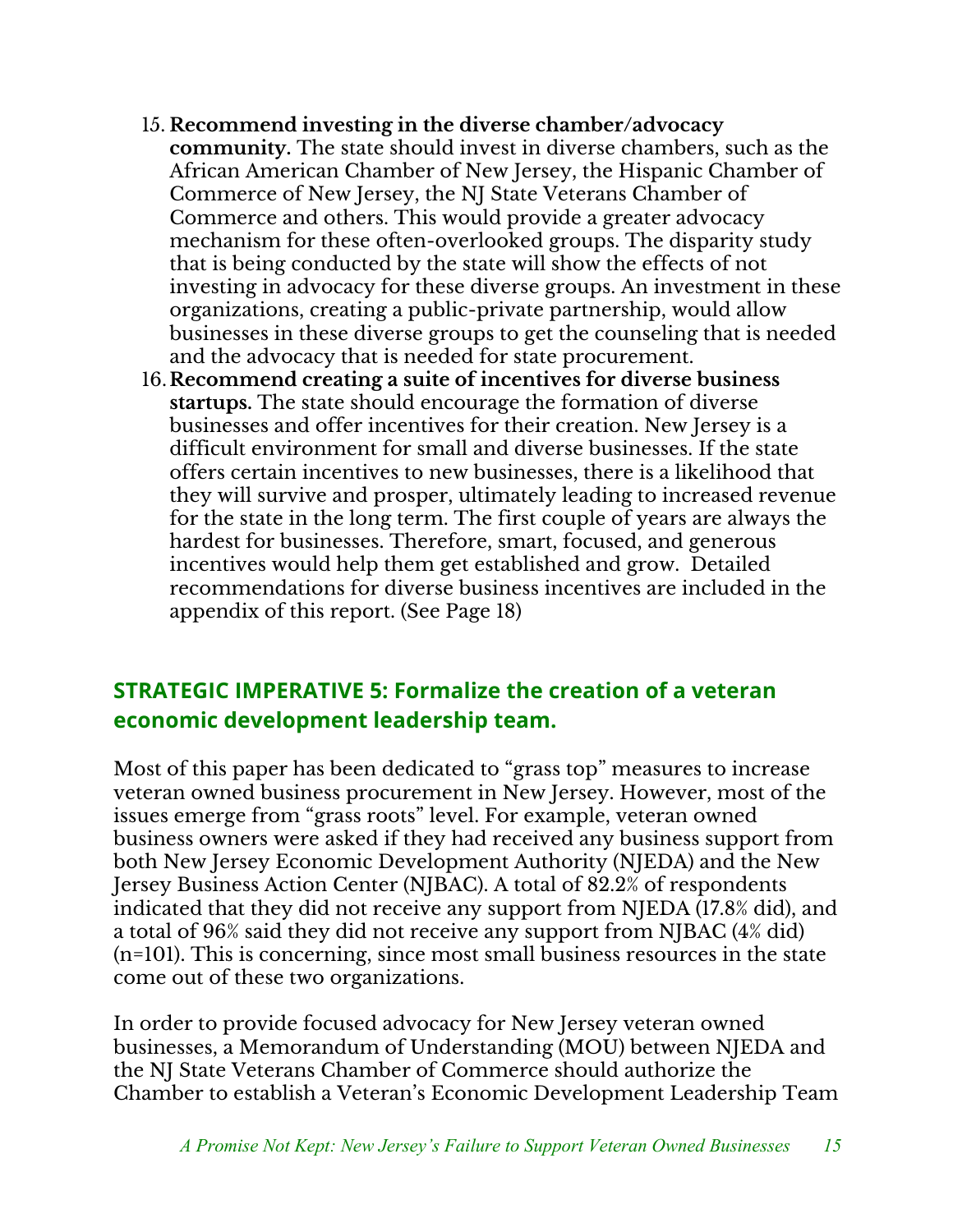that meets regularly and collaborates with NJEDA. This team should consist of but not be limited to members from NJEDA, Rutgers Business School, SBA, NJ SBDC, NJ State Veterans Chamber of Commerce, NJBAC, Large Companies in NJ (Johnson & Johnson, Subaru, Novartis, Prudential), Votech Schools, NJMEP, DMAVA, VFW, American Legion, DAV, and the NJ Reentry Corp. The leadership team should also have the authority to add or delete members as the situation merits.

The Veteran's Economic Development Leadership Team should be further subdivided into four standing committees:

- 1. Industry Leaders Committee
- 2. Sponsoring Committee
- 3. Grants Committee
- 4. Legislative and Outreach Committee
- o Industry Leaders: This committee, chaired and co-chaired by top veteran-hiring /procuring companies, will update the team on actions taken to directly procure with veteran businesses as well as hire veterans and to incentivize other companies to join this committee.
- o Sponsoring: This committee is chaired and co-chaired by those maintaining individual veteran databases. This committee receives referrals from veterans and facilitates matchmaking with Industry Leaders.
- o Grants: This committee is chaired by a State University and facilitates grant searches and opportunities to support veteran entrepreneurship training and hiring efforts. This committee also sponsors grant-writing programs.
- o Legislative and Outreach: This committee is chaired by the NJ state Veterans Chamber of Commerce and serves to align all advocacy groups in a single message. This committee also sponsors legislative actions that support veterans economic development.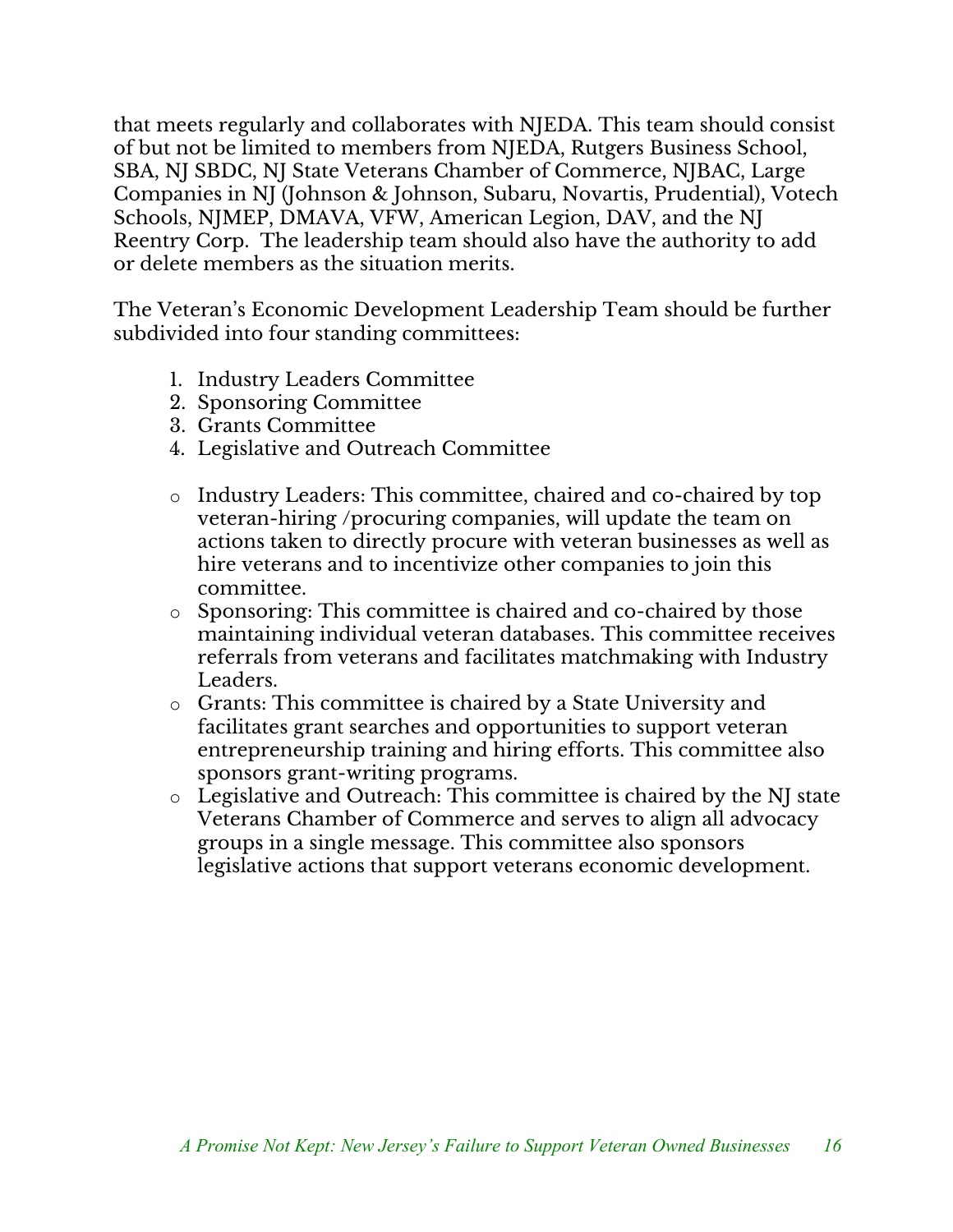## **Conclusion**

There are several bills and policy changes that can be implemented to better protect veterans who start their own business. The operating environment is difficult for most small businesses in New Jersey. It is especially tough on veteran business owners as they do not have the established networks, contacts or access to capital that their non-veteran counterparts have. The 3% DVOB set-aside law has not been enforced since becoming public law seven years ago. Immediate actions need to be taken to better support veteran entrepreneurs both from a policy and a legislative standpoint. We hope that the state understands the sense of urgency to help and protect these brave Americans who answered our nation's call. They proudly served their country and their state. It's time to recognize that fact by taking care of them now that they are home and have started a business.

Since the enactment of set asides for veteran owned businesses in 2015, the state has failed to properly ensure the goals of the program are attained, creating the opportunity for our veterans to compete for public business on the homefront. Thousands of our neighbors who wore the uniform of the armed services deserve better. It's time for Trenton to keep the promise made to the thousands of veteran owned businesses by holding state agencies accountable for enforcing and reporting on state procurements.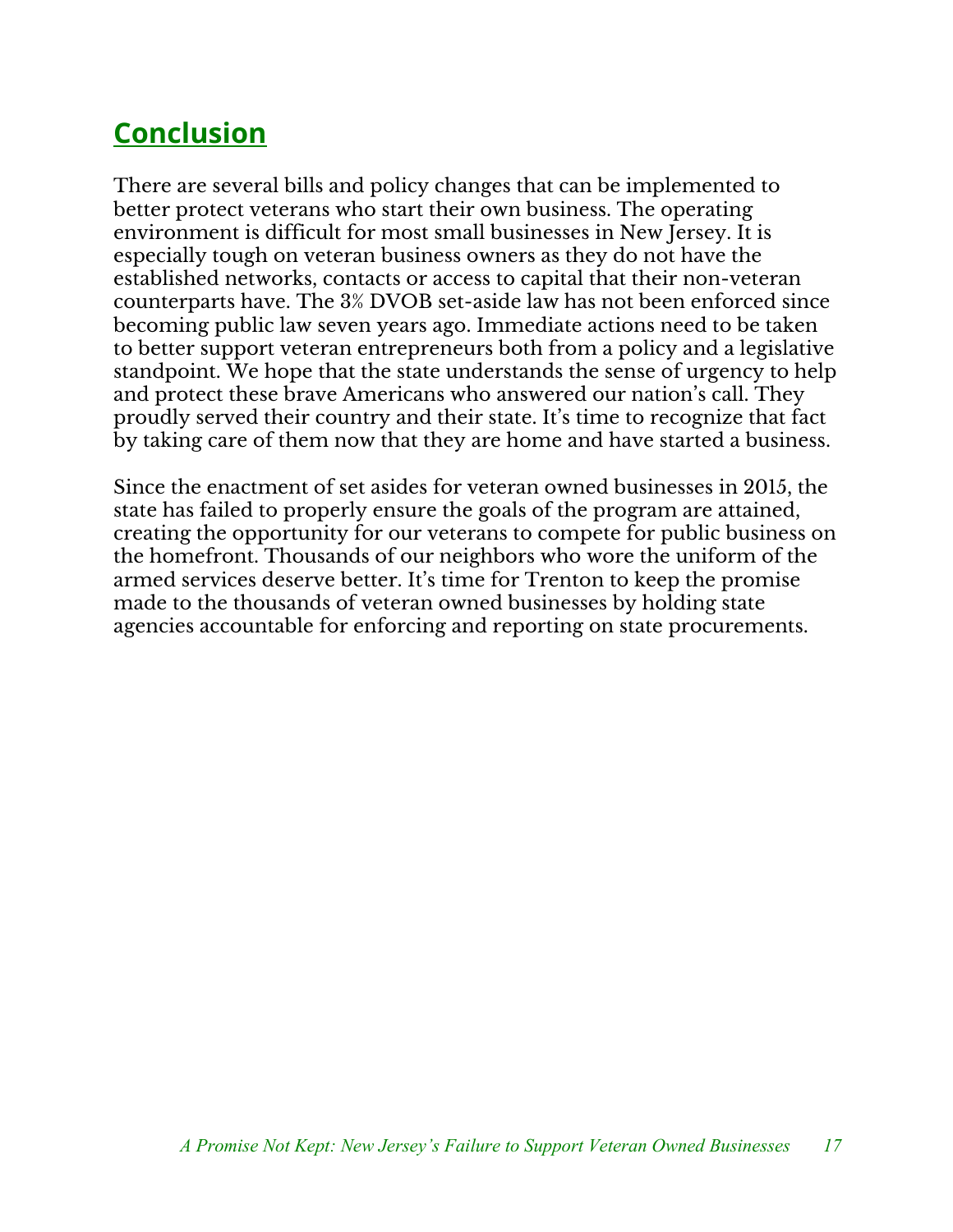## **Appendix**

#### **Recommended suite of incentives for diverse business startups**

- o **No business taxes for the first year of business** Since it is so difficult to get started and it takes a while to get certified, build a network, and secure your first contract, it would be advantageous to waive the businesses taxes for the first year of business.
- o **Discounts on internet/Wi-Fi** All businesses are connected to the internet. These fees are usually very high and can cause stress on a business. Request that these internet providers, almost all of whom report to the BPU, reduce or give incentives for internet usage for the first year of business.
- o **Discounts on EZPass** Free EZPass for vehicles owned by a small and diverse business would create savings for that business to use toward creating jobs or purchasing equipment. Freeing up some of this money would significantly help with cash flow, one of the largest contributing factors of business demise.
- o **Discounts on certifications/prequalifications/DPMC** The state has already enacted a no fee program for diverse business certification. However, every business needs to qualify with either DPP or DPMC in Treasury. It could cost as much as \$500 for this prequalification. Waiving these fees for the first three years would provide greater cash flow for the business and would allow the business time to understand the processes before they have to pay for them. This would help in future prequalifications as well since there would be efficiencies created in the process.
- o **Discounts on payroll taxes**  This goes back to improving cash flow, which is the largest issue affecting small and diverse businesses. Creating a lower payroll tax the first three years that the entity is in business would make it easier for the business to survive and hire others.
- o **Veteran hiring discounts**  The federal government had a program that allowed a business to receive a \$9,600 discount on first-year business taxes if they hired a disabled, unemployed veteran. The state could benefit from adding incentives for hiring veterans as it would substantially reduce the veteran unemployment rate.
- o **Help with bonding and insurance**  The NJEDA has a program to help companies with bonding for state jobs. This excellent program is run through NJEDA in conjunction with the African American Chamber of Commerce. This program or a new program with similar intent should also be created for insurance programs for small and diverse businesses.
- o **Training programs at each state agency –** The NJ School Development Authority (NJSDA) had a program to develop better contractors for their pipeline of work. They taught OSHA 30 training to contractors with a heightened focus on safety, which created safer and better contractors. Each state agency should develop a vendor enhancement program to